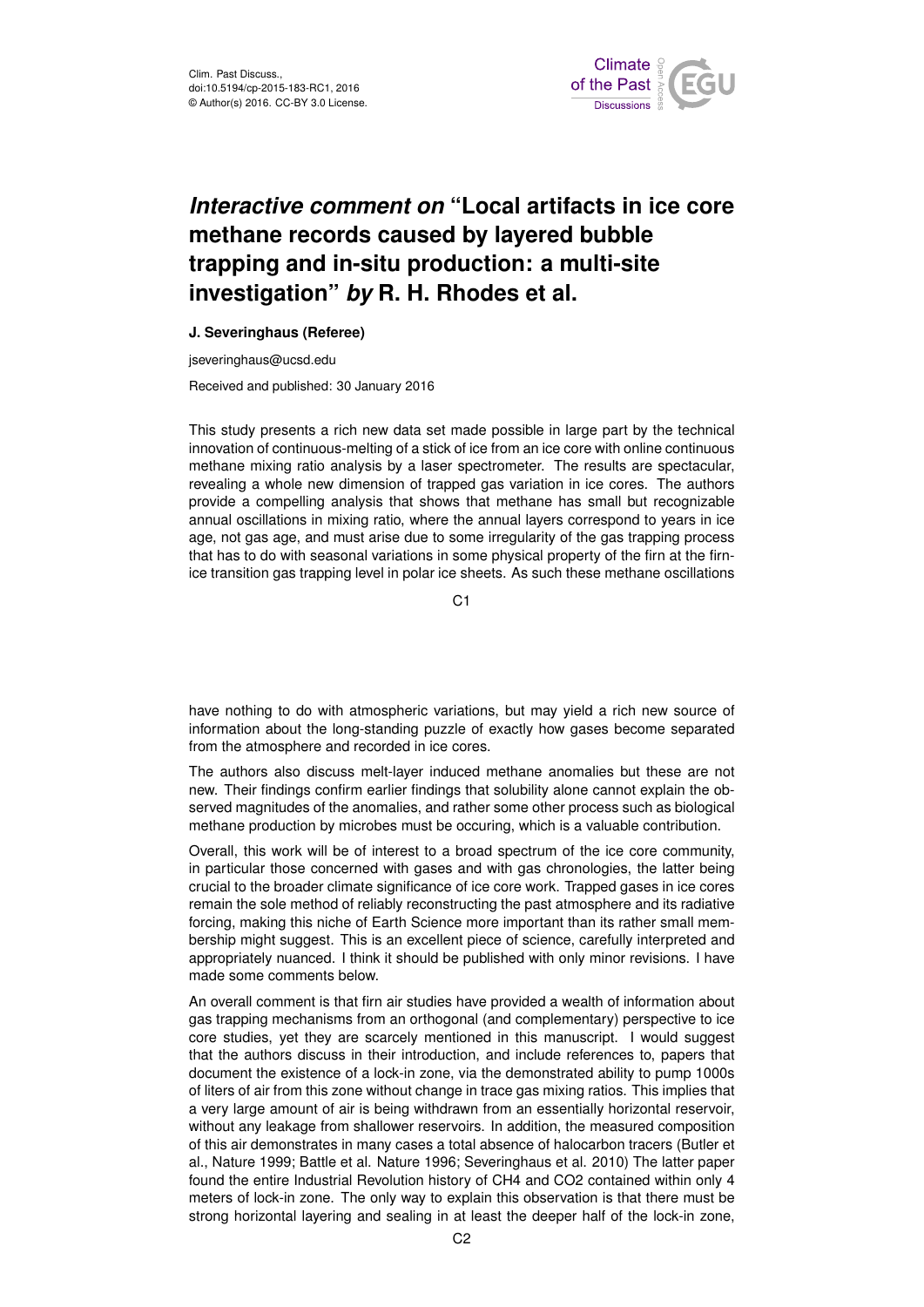that is capable of preventing the downward intrusion of younger air. This observation runs counter to some of the concluding remarks in the manuscript.

Butler, J.H., Battle, M., Bender, M.L., Montzka, S.A., Clarke, A.D., Saltzman, E.S., Sucher, C.M., Severinghaus, J.P., and Elkins, J.W., A record of atmospheric halocarbons during the twentieth century from polar firn air, Nature 399, 749-755 (1999).

Severinghaus, J.P., M. R. Albert, Z. R. Courville, M. A. Fahnestock, K. Kawamura, S. A. Montzka, J. Mühle, T. A. Scambos, E. Shields, C. A. Shuman, M. Suwa, P. Tans, R. F. Weiss (2010), Deep air convection in the firn at a zeroaccumulation site, central Antarctica. Earth and Planetary Science Letters 293, 359- 367. doi:10.1016/j.epsl.2010.03.003

Specific comments: Pg 4 line 16 This might be a good spot to mention that Etheridge et al suggested that these CH4 differences represented air-age inversions, in other words, younger air in summer layers underlay older air in winter layers, with a most likely age difference between the two of about 2 years (if my memory serves).

Pg 8 line 5 need a comma between "trapping" and "model"

Pg 10 line 10 would be good to add a reference here, to the statement that methane is more soluble than nitrogen.

Pg 10 line 11 shouldn't this be "lower" rather than "higher"?

Pg 11 line 24 The lock-in depth isn't necessarily the same as the depth at which bubbles first start to form. Generally bubbles start to form 5-10 meters above the lock-in depth. See Buizert et al. (2012). So it is not really sound to infer the lock-in depth from the apparent absence of trapped air. I suggest you cut this sentence, and instead just leave it as you have nicely stated on line 20 that "the data appear to encompass the entire lock-in zone".

Pg 13 line 9 you might add, for clarity, ". . .minimum estimate of the true signal in the ice."

C3

Pg 15 line 10 "the CIC firn air transport model"

Pg 16 line 12 ". . .compensate for differences in the. . ." Pg 19 line 7 "in the ice age domain"

Pg 19 line 17 "the Tunu13 and D4 records. . ."

Pg 19 lines 29-31 This is a misunderstanding of the current state of the Horhold and Frietag work. They did initially say that there was a density crossover, with summer layers being initially lower density and then higher density at the lock-in, but then they retracted that claim after several years. Now they claim that the winter layers are indeed the dense layers at the lock-in zone, as most of us already believed (and indeed as Jakob Schwander and Dave Etheridge wrote many decades ago). This makes more intuitive sense anyway since the impurity loadings are higher in winter. [Of course they are hypothesizing that impurities cause enhanced densification.]

I suggest you put a period after the Gregory reference, then start a new sentence saying something to the effect that the Horhold and Frietag papers suggest that impurities enhance densification and therefore also most likely early bubble close-off.

Pg 23, line 15 The layered bubble trapping process only causes a broadening of the gas age distribution from the point of view of a modeler, who compares the age distributions of a model with empirically-determined diffusivities, before and after adding layered bubble trapping to the model.

In fact, the real-world diffusivities are STRONGLY influenced by the existence of the layers themselves, so this modeling experiment is not realistic. A realistic model experiment would perhaps make the diffusivities be some function of local density. [Then, what you would probably see is that the layering greatly reduces the width of the age distribution in the firn air, which overwhelms the broadening effect of the bubble trapping.]

In any case, the statement that layered bubble trapping broadens the age distribution